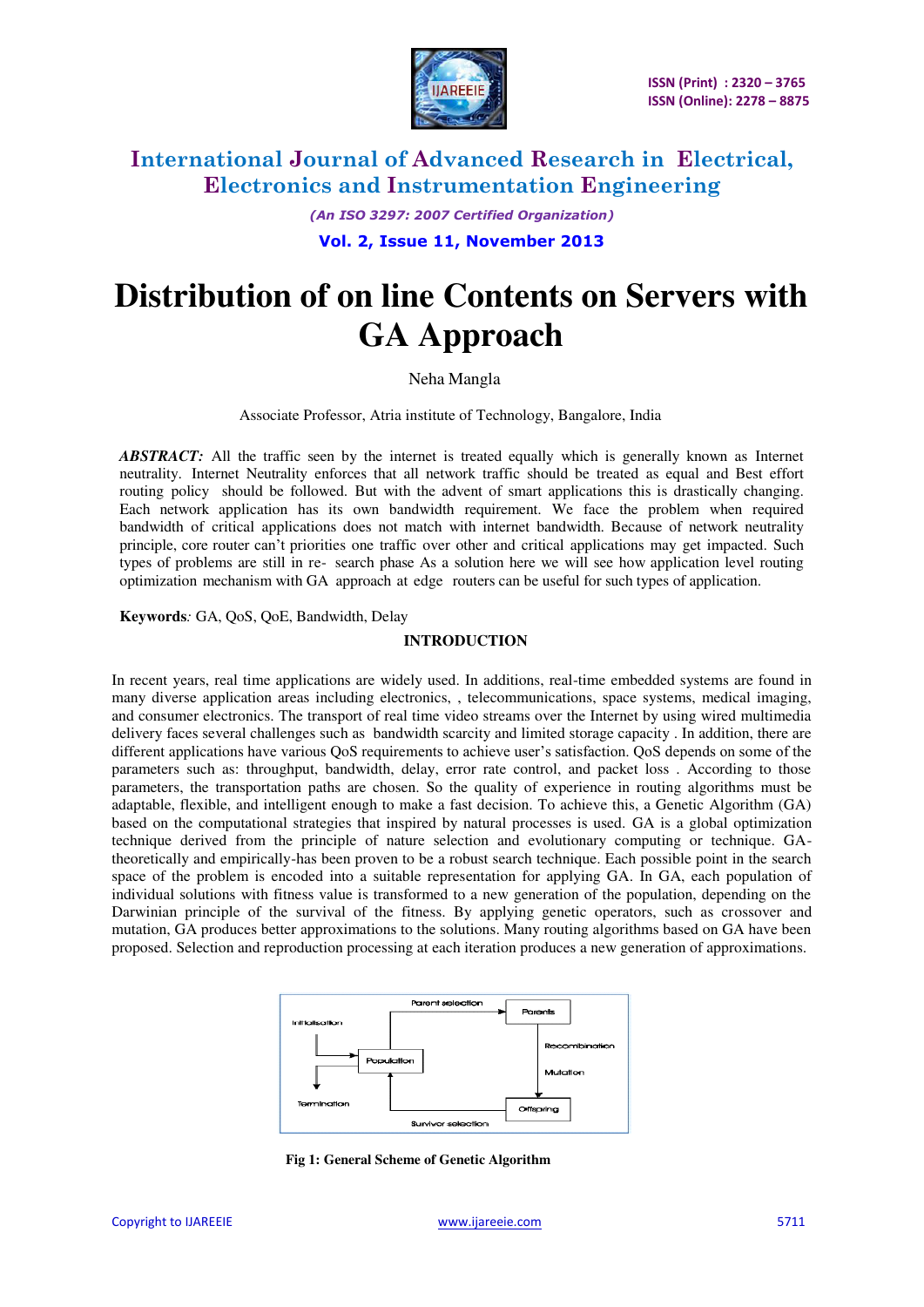

*(An ISO 3297: 2007 Certified Organization)* 

**Vol. 2, Issue 11, November 2013** 

The stages of a GA are:

- Select initial population.
- Determine the fitness of all initial individuals of the population

Do

- Select the best-ranking individuals to reproduce.
- Breed a new generation through crossover and mutation (genetic operations) and give birth to offspring.
- Evaluate the individual fitness of the offspring.
- Replace the lowest ranked part of population with offspring.

While (terminating Condition)

Here, we propose a new approach based on genetic algorithm to get the ability to use the past experiences to improve current decision-making to choose the efficienct paths.

#### **ROUTING HISTORY**

Generally in all Routing algorithms we construct routing tables to forward communication packets to destination and Routing table: for each destination, route(s) or next hop(s) is specified. Problems with these routing methods to be adaptive. RIP and OSPF employ static distance measure such as hop count metric and Uncertainty due to delayed information. Adaptive algorithms may cause oscillation, unreachable routes, etc. To be adaptive, we need to observe frequently and it is unable to observe frequently by broadcasts. Overheads of observation changes network status. However we can reduce overhead as: Broadcast as less frequent as possible. Restrict observations i.e. perform observations of limited routes that is frequently employed (and is worth observation overheads) and by Autonomous control i.e. each node should determines routes independently employing locally obtained information. For that intelligent control needed i.e. prediction algorithm, learning scheme, constructing solution database, etc. Evolutionary computation (EC) is a promising answer. As Evolution is essentially a distributed process. Adaptation in evolutionary process needs less frequent communications (eg. no broadcast is necessary) among individuals. Evolution is considered robust to environmental changes.

#### **2.1 Key Idea**

In the proposed algorithm, we will exploit existing network routing protocols like BGP. We will learn alternative routes for a content and route application data according to network characteristics and media characteristics. For a video, continuity in video is more important than total download time. In networking terms we say it Quality of Experience. A video requirement for continuous play is dependent on its bandwidth. A Media bandwidth is size of content in one second of video. For example a 800 Kbps video means that each second of this media is 800 Kb bytes in size. The algorithm considers the media bandwidth and network bandwidth of alternate routes and then optimally route requests so that user get best quality of experience.

Assuming Following terminology

 $C_i$  - ith content request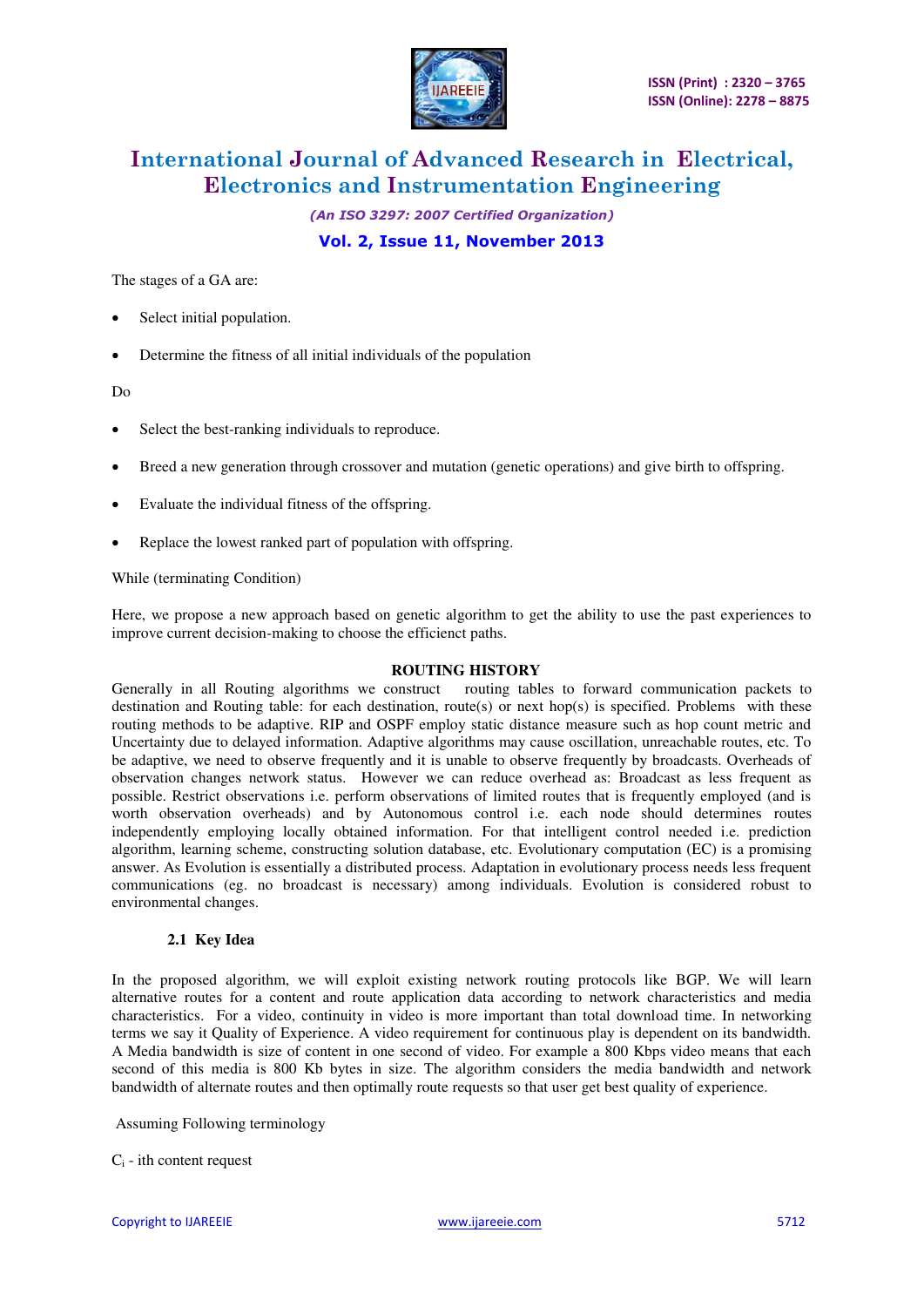

*(An ISO 3297: 2007 Certified Organization)*  **Vol. 2, Issue 11, November 2013** 

 $S_i$  - Size of contents

fsz - Size of fragment

Bi : Content Bandwidth requirement

So,  $C_i$  can be divided into n fragments such that

 $C_i = C_{i0}, C_{i1}, C_{i2}, \dots, C_{Si \text{ } Vfsz}$ 

 $R_i$ : ith route

 $Rb_i$ : Bandwidth of ith route

The user will get the best experience when the rate of fetching the content from network will match the media bandwidth requirement.



To implement algorithm requirements are:

- Get the number of total media Requests.
- Get the media bandwidth for each request.
- Get total number o alternate paths/servers.
- Collate the network bandwidth of each path.
- Create Initial population.
- Get total generations.
- Get the crossover point.
- Apply fitness function to each solution and select best solutions.
- Create next generation using elitism ( best solution) and crossover ( solutions)
- repeat last step till either we get optimal solution ( 0 delay ) or till maximum number of generations .

The output will be the delay as perceived by user.

#### **2.2 Algorithm For Fitness Function**

Fitness function will take a proposed solution and will return back the delay as perceived by user. The algorithm for objective function will be

1. For Each server Traverse the media requests queued on it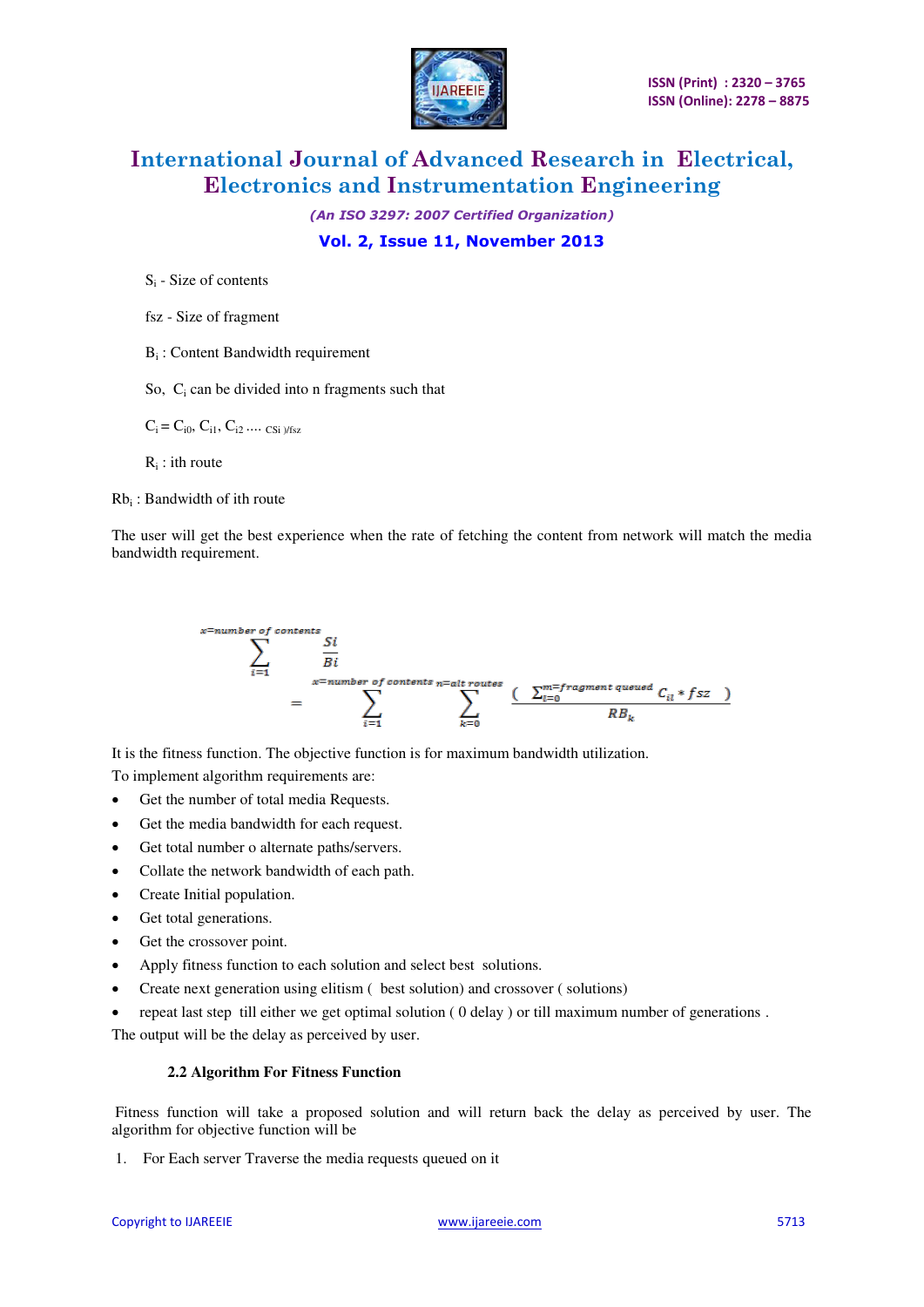

*(An ISO 3297: 2007 Certified Organization)* 

#### **Vol. 2, Issue 11, November 2013**

- 2. Calculate the total load on server
- 3. Check how much content will be delivered by the server as per total load and network bandwidth
- 4. Calculate the total content delivered by all servers for each request.
- 5. Calculate the difference between content required ( Media bandwidth ) and content delivered for each content.
- 6. Calculate delay perceived by user ( dividing difference by Media bandwidth)
- 7. Add the delay for each media request and divide by total request to get average delay perceived by user/
- 8. Return average delay.

#### **2.3 Algorithm For Initial Population**

For each content

do

- Generate a random number between 1 to 100.
- Put the content chunk in proportion to random number on server 1.
- Repeat the same process on remaining servers
- Generate n such solution. Apply fitness function

While (max initial solution)

#### **2.4 Algorithm For Crossover**

- Select two solutions.
- For each server, switch the content beyond crossover point for both solutions.

#### **2.5 Encoding Scheme For Contents On Server**

Here we are assuming n servers and m contents. Each content is divided as:

Xa ,Ya…….Za

Xb,Yb…….Zb

Xm, Ym……..Zm



 **Fig 2 : Contents Distribution on Servers**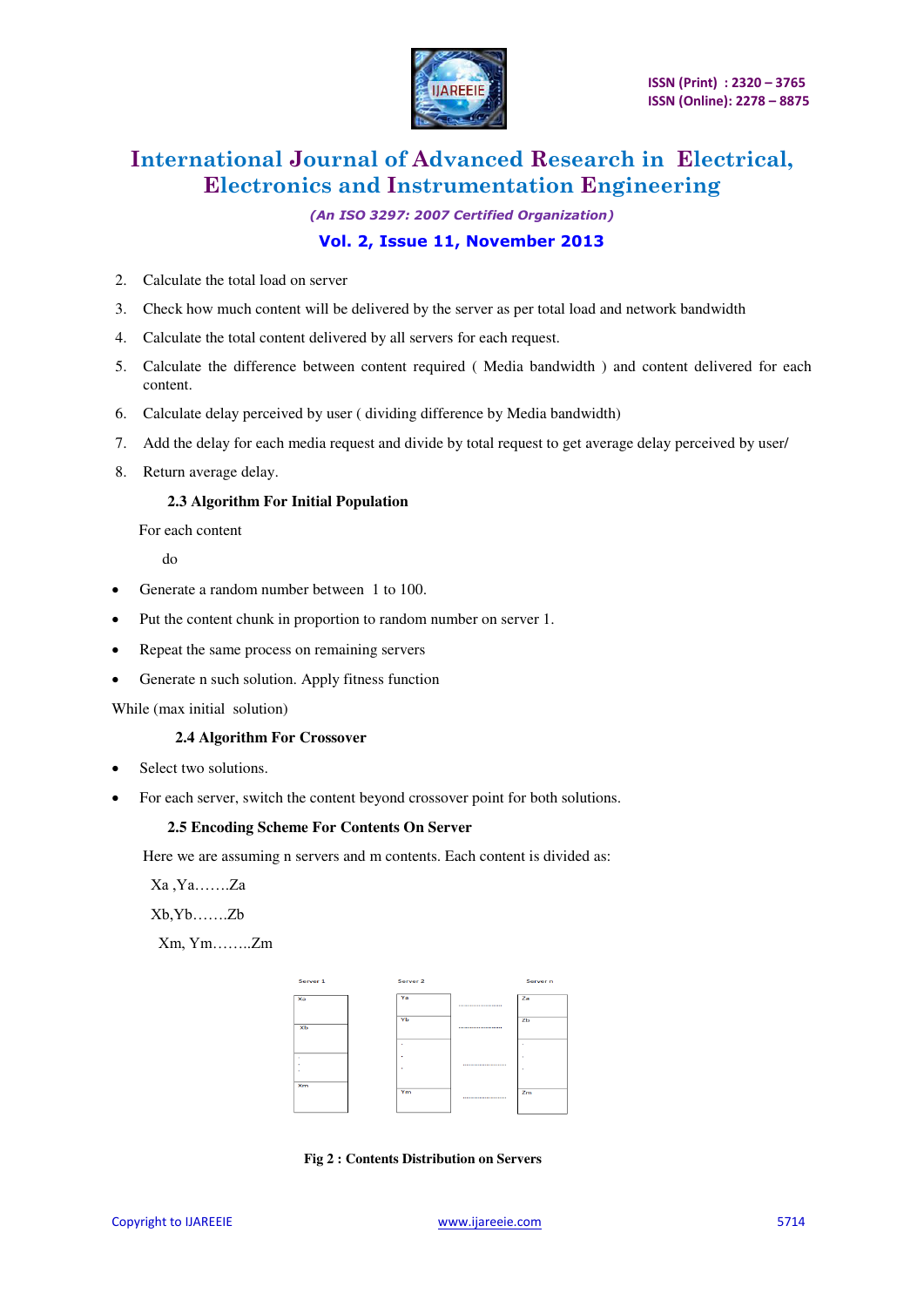

## *(An ISO 3297: 2007 Certified Organization)*

### **Vol. 2, Issue 11, November 2013**

#### **2.6 Encoding For Other Solution**

There can be many solutions for dividing the contents. Here I am taking representation for two solutions. One was above and second is here.



#### **Fig 3: One Solution Representation From Many Solutions For Content Distribution**

#### **2.7 Crossover In Content Distribution**

Here I am showing only one point crossover. In my implementation however I have considered all. In this we will see first fragmented content from both solutions will remain same. Rest will interchange.



#### **Fig4: Before Crossover**



 **Fig 5: After One Point Crossover**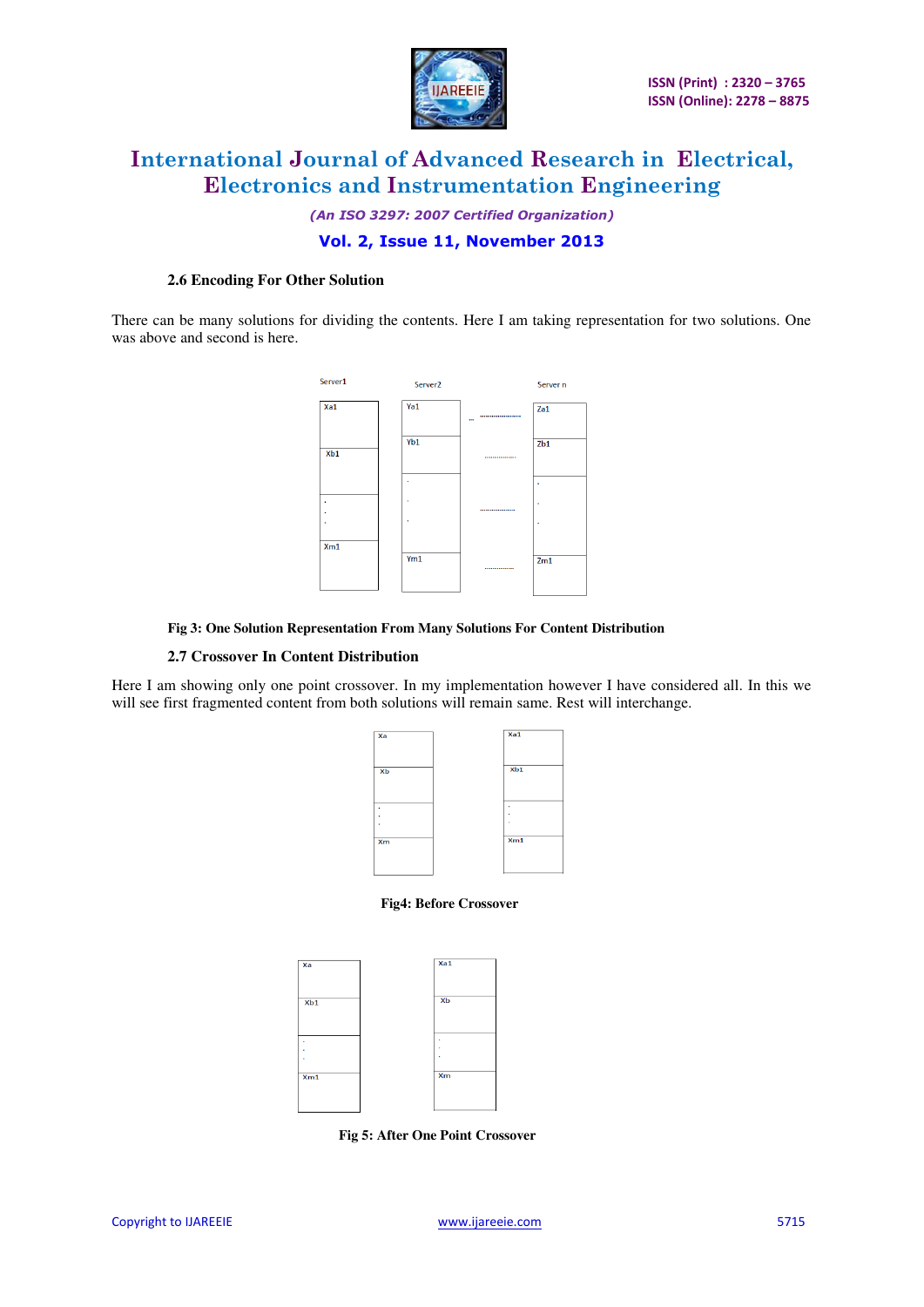

*(An ISO 3297: 2007 Certified Organization)* 

#### **Vol. 2, Issue 11, November 2013**

#### **2.8 Mutation For Content Distribution**

 **Generate any random number.**  If Random number <= probability chosen Then Reduce the portion from  $1<sup>st</sup>$  chunk according to random number. Else Reduced portion in any other chunk according to random number.

#### **RESULT ANALYSIS**

#### **Inputs taken as:**

Enter Total content:8

Enter quality of each conent:100 120 60 90 150 70 80 95

Enter Total servers: 4

Enter BW of each server: 180 70 160 40

Enter Total Generation: 5

Enter cross over point: 1

Enter mutation Probability (prob\*100): 0.2

Here I am not showing coding and output logs for the inputs with crossover point 1, crossover point 2, crossover point 3. The above part is only a sample for input with crossover point 1.

We have analyzed by taking same inputs with all three crossover operator point. . We have taken the data from 5<sup>th</sup> generation outputs with crossover one, crossover two and crossover three point operators.



#### **Fig6: Analysis with crossover point one (Solutions(horizontally) vs. delay(vertically)**



 **Fig7: Analysis with crossover point two (Solutions(horizontally) vs. delay(vertically))**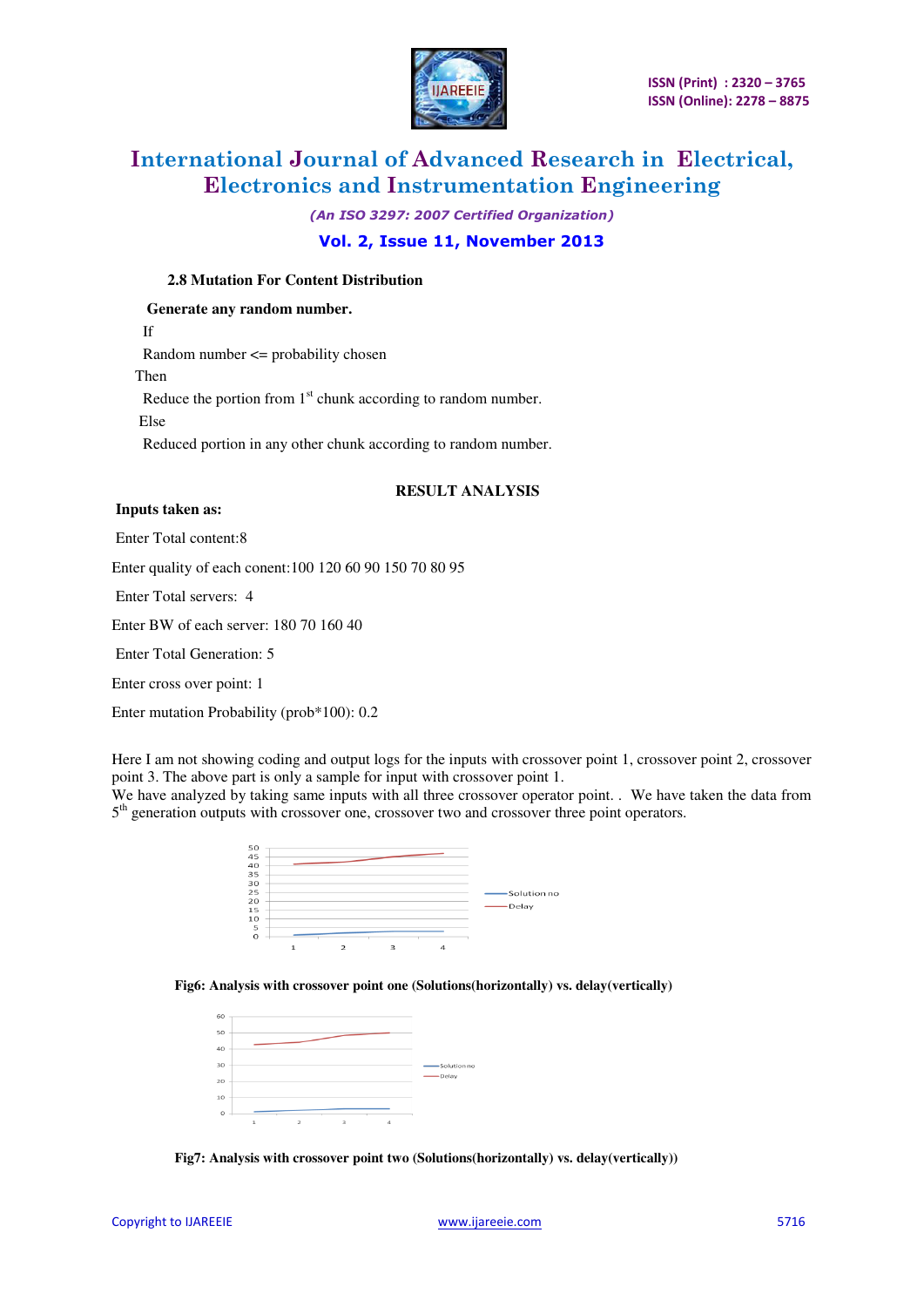

*(An ISO 3297: 2007 Certified Organization)*  **Vol. 2, Issue 11, November 2013** 



#### **Fig8: Analysis with crossover point three (Solutions(horizontally) vs. delay(vertically))**

We analyzed these three graphs. We see the best result with crossover point one.

#### **CONCLUSION**

QoE is defined as the measure of how well a system or an application meets the user's expectations. This concept is different from quality of service, which focuses on measuring performance from a network perspective. For instance, QoE focuses on user-perceived effects, such as degradation in voice or video quality, whereas QoS focuses on network effects such as end-to-end delays or jitter. Another important point to note is that measurements in individual nodes may indicate acceptable QoS, but end users may still be experiencing unacceptable QoE.

#### **FUTURE SCOPE**

Next generation routing protocols needs to be changed and need to move towards QoE rather than QoS. As Quality of experience is dynamic phenomenon and depends on feedback by different stakeholders, so next generation routing protocols should adapt to dynamic condition and evolve with time.

#### **REFERENCES**

[1] B. M. Leiner, V. G. Cerf, D. D. Clark, R. E. Kahn, L. Kleinrock, D. C. Lynch, J. Postel, L. G. Roberts, and S. S. Wolff, "The Past and Future History of the Internet", Communications of the ACM, vol. 40, pp. 102.108, February 1997.

[2] D. Awduche, A. Chiu, A. Elwalid, I. Widjaja, and X. Xiao, "Overview and principles of Internet traffic engineering," IETF, RFC 3272, May 2002.

[3] J. Moy, "OSPF version 2," IETF, RFC 2328, Apr. 1998. A. Zinin, 'Cisco IP Routing. Boston, MA" : Addison-Wesley, 2002.

[4] G. Iannaccone et al., "Analysis of Link Failures in an IP Backbone," Proc. ACM IMW, 2002, pp. 237.

[5] Z. Wang et al., "Quality of Service Routing for Supporting Multimedia Applications," IEEE JSAC, vol. 14, no. 7, Sept. 1996, pp. 1228–34.

[6] G. Pallis, and A. Vakali, "Insight and Perspectives for Content Delivery Networks," Communications of the ACM, Vol. 49, No. 1, ACM Press, NY, USA, pp. 101-106, January 2006

[7] G. Peng, "CDN: Content Distribution Network," Technical Report TR-125, Experimental Computer Systems Lab,Department of Computer Science, State University of New York, Stony Brook, NY, 2003.<http://citeseer.ist.psu.edu/peng03cdn.html>

[8] M. Day, B. Cain, G. Tomlinson, and P. Rzewski, "A Model for Content Internetworking (CDI)," Internet Engineering Task Force RFC 3466, February 2003. [www.ietf.org/rfc/rfc3466.txt](http://www.ietf.org/rfc/rfc3466.txt)

[9] M. Hofmann, and L. R. Beaumont, Content Networking: Architecture, Protocols, and Practice, Morgan Kaufmann Publishers, San Francisco, CA, USA, pp. 129-134, 2005.

[10] T. Plagemann, V. Goebel, A. Mauthe, L. Mathy, T. Turletti, and G. Urvoy-Keller, "From Content Distribution to Content Networks – Issues and Challenges," Computer Communications, Vol. 29, No. 5, pp. 551-562, 2006.

 [11] J. Ni, D. H. K. Tsang, I. S. H. Yeung, and X. Hei, "Hierarchical Content Routing in Large-Scale Multimedia Content Delivery Network," In Proceedings of IEEE International Conference on Communications, 2003 (ICC '03), Vol. 2, pp. 854-859, May 2003.

[12] B. Huffaker, M. Fomenkov, D. J. Plummer, D. Moore and K. Claffy, "Distance Metrics in the Internet," In Proceedings of IEEE International Telecommunications Symposium, IEEE CS Press, Los Alamitos, CA, USA, 2002.